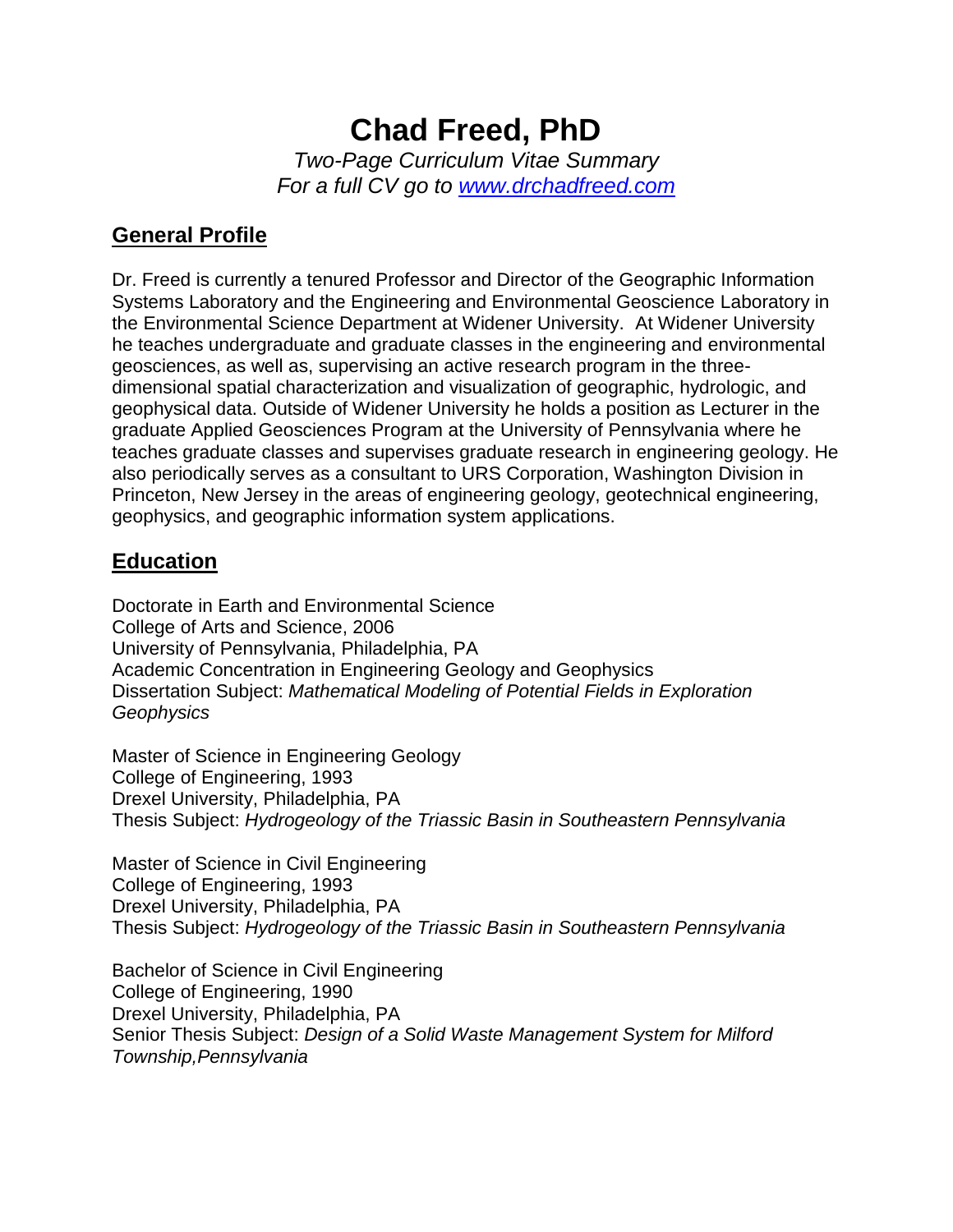# **Descriptions of Current Positions at Widener University**

### *Associate Professor of Environmental Science*

Dr. Freed is responsible for all aspects of instruction in undergraduate geoscience courses offered in the Environmental Science Department with a contracted teaching load of seven courses per academic year. He is the supervisor for all undergraduate research projects in the geosciences including service learning projects and senior thesis projects. Below is a list of the courses designed and delivered at Widener

University.

| <b>Engineering Geology</b>              | <b>Geographic Information Systems</b>          |
|-----------------------------------------|------------------------------------------------|
| <b>Environmental Geology</b>            | Geographic Information Systems Laboratory      |
| <b>Environmental Geology Laboratory</b> | <b>Advanced Geographic Information Systems</b> |
| Water Resources                         | Remote Sensing and Digital Mapping             |
| Quantitative Hydrology                  | <b>Geologic Field Methods</b>                  |
| <b>Research Methods</b>                 | Introduction to the Environment                |

Advanced Engineering Geology of Rocks and Soils (Graduate Class in Civil Engineering) Ground Water Remediation (Graduate Class in Civil Engineering)

#### *Geographic Information Systems Laboratory Director*

Responsible for all aspects of education and applied research using geographic information systems technology and hydrologic modeling software. Research supports projects in civil engineering, engineering geology, environmental science, social work education, and criminal justice. Projects have been completed for the Obama Administrations Strong Cities Strong Communities Program, Chester Shade Tree Commission, Bucks County Audubon Society, New Jersey Wetlands Institute, El Bosque Nuevo Farm in Costa Rica, Amazon Conservancy for Tropical Studies in Peru, Delaware Valley Violence Prevention Center, Molasses Creek Farm, and the Azalea Stone Observatory. Recently, two projects that study the landscape effects of natural gas extraction from drilling the Marcellus shale formation and the potential effects on endangered species have been funded by the Clinton Global Initiative. In addition, an urban forestry study for the city of Chester has been funded by the Hartford Fund.

### *Geology Laboratory Director*

The laboratory is currently working in three key areas of research. The first is to support the department's research initiative in international sustainable development projects. Dr. Freed is the geoscience expert on multiple expeditions into the coastal and mountainous regions of Costa Rica and the Amazon jungle of Peru. The second initiative is the development of surface water and ground water models for watersheds in southeastern Pennsylvania. These models are used to assess nutrient loadings to streams and map solute transport. The third area of study is the three-dimensional modeling of magnetic fields generated from buried 55-gallon drums. The magnetic